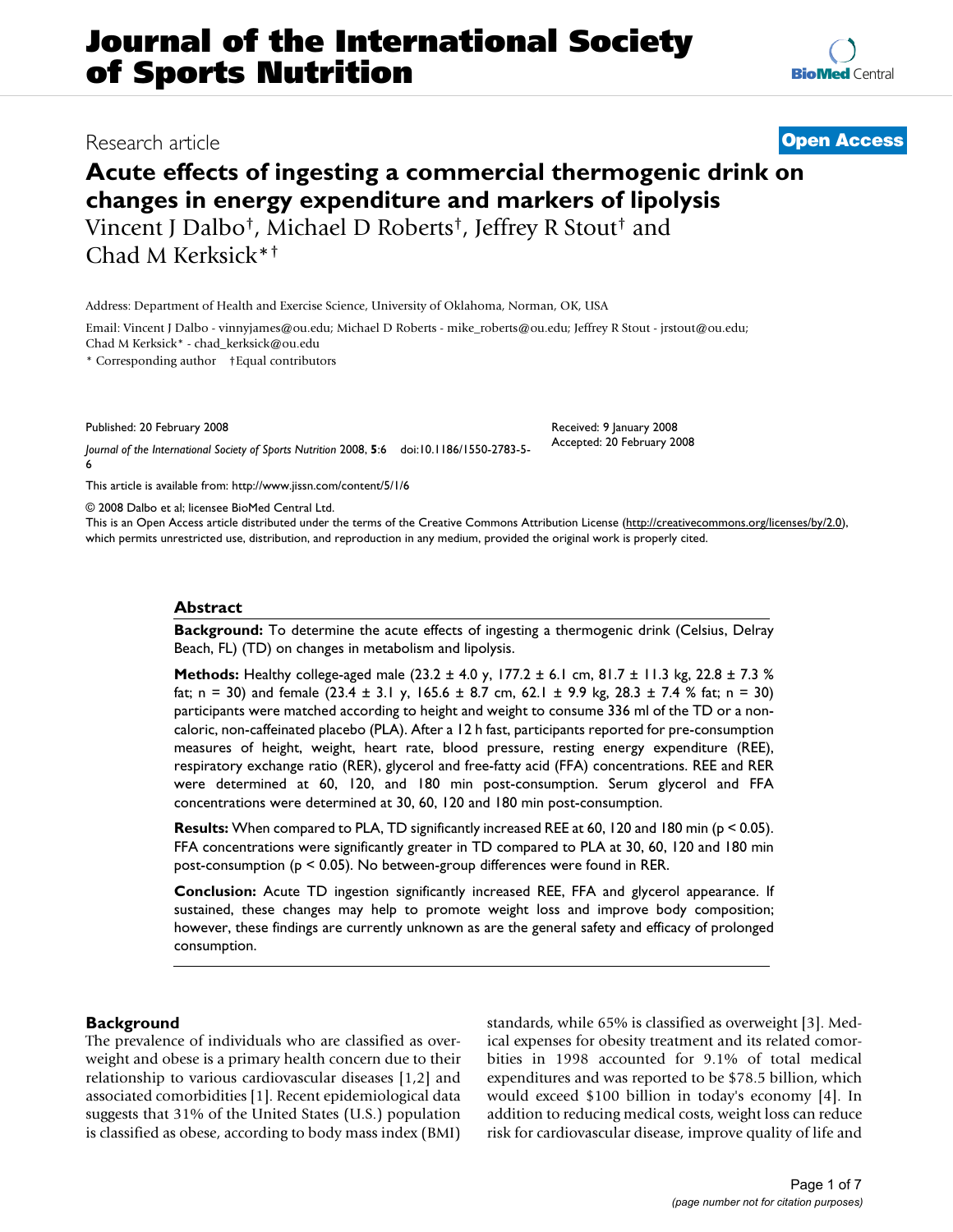ease the economic burden due to missed work and diminished work productivity [2,5,6]. Weight loss can be achieved by maintaining a proper diet and or starting an exercise regime; however, adherence to conventional weight-loss programs has been poor [3]. As a result the use of nutritional supplements to aid weight loss has increased in popularity, with consumers spending an estimated \$37.1 billion per year [7].

Many consumers are turning to thermogenic drinks as a means to increase calorie and fat burning, energy levels and weight loss. While the number of TD has increased in recent years, they typically contain a mixture of caffeine, catechins, various herbal extracts, amino acids, neurostimulants and vitamins. Ingredients in these products have been shown to increase metabolism [8-13], decrease body fat [14,15] and increase markers of lipolysis [14,16- 19]. Furthermore, recent work has affirmed that a TD containing caffeine, citrus aurantium, garcinia, cambogia and chromium polynicotinate to increase calorie expenditure [13,20]. However, limited research has been reported on the impact of ingesting a TD in either an acute or prolonged fashion on energy expenditure and circulating markers of lipolysis. Furthermore, the potential for a TD to promote acute increases in fat metabolism appear promising as a recently published study reported a TD containing tyrosine, capsaicin, catechins and caffeine increased resting metabolism 4 hours post consumption compared to a placebo drink [21]. Therefore, the purpose of this study was to examine the acute effects of ingesting a commercially available TD (Celsius, Celsius, Inc., Delray Beach, FL) for changes in resting energy expenditure (REE) and serum markers of lipolysis. It was hypothesized that acute TD ingestion would increase resting energy expenditure and serum markers of lipolysis when compared to a placebo (PLA).

#### **Methods**

#### *Participants*

Healthy college-aged males ( $n = 30$ ) and females ( $n = 30$ ) participated in this study (Table 1). All testing was conducted after the participant signed the IRB-approved informed consent and completed comprehensive medical

|  |  |  | Table 1: Subject demographics |  |
|--|--|--|-------------------------------|--|
|--|--|--|-------------------------------|--|

| Variable                 | $TD(n = 30)$   | PLA $(n = 30)$ | Significance |
|--------------------------|----------------|----------------|--------------|
| Age(y)                   | $23.3 \pm 0.6$ | $23.3 \pm 0.7$ | 1.00         |
| Height (cm)              | $172.1 + 1.8$  | $170.7 + 1.6$  | 0.56         |
| Body mass (kg)           | $72.6 + 2.6$   | $71.2 + 2.7$   | 0.71         |
| Systolic BP (mm Hg)      | $124 + 2$      | $121 \pm 3$    | 0.51         |
| Diastolic BP (mm Hg)     | $78 + 2$       | $77 + 2$       | 0.49         |
| Heart Rate (beats·min-1) | $71 \pm 3$     | $72 + 2$       | 0.77         |

TD, Thermogenic drink; PLA, placebo. Values are expressed as means ± SE.

history questionnaires. Participants were excluded if they: 1) had a history of hypertension, metabolic, hepatorenal, musculoskeletal, autoimmune or neurological disease; 2) were currently taking thyroid, antihyperlipidemic, hypoglycemic, anti-hypertensive or androgenic medications; or 3) had consumed nutritional supplements that may affect metabolism [i.e., over 100 mg·d-1 of caffeine, ephedrine alkaloids, guggulsterones, etc.] and/or muscle mass [i.e. creatine, protein/amino acids, androstenedione, dihydroepiandrosterone (DHEA), etc.] within three months of starting the study.

#### *Experimental design*

Participants reported to the laboratory for a single testing session following completion of a 2-day food diary, a 12 h overnight fast and 24 h avoidance of exercise. Upon arrival, participants were matched into clusters according to age and fat free mass and distributed evenly among both groups. Participants were then assigned in a singleblind fashion to ingest in a daily fashion isovolumetric amounts (336 ml) of either the thermogenic drink (TD) or placebo (PLA). The PLA drink was a commercially available carbonated, non-caloric, non-caffeinated beverage. Measures of body mass, height, blood pressure, heart rate, percent body fat, REE, glycerol and free fatty acids were obtained.

#### *Anthropometric measures*

After voiding, participants changed into minimal clothing and were barefoot for measurement of body mass and height on a calibrated scale and standiometer (Detecto, Webb City, MO). Body mass and height were measured to the nearest 0.05 kg and 0.5 cm, respectively. For measurement of height participants were instructed to stand erect, inhale deeply, point toes up and look straight ahead. After resting for 5 min, heart rate and blood pressure were obtained according to standard procedures using an automated blood pressure monitor (Omron HealthCare, Inc., HEM-757, Vernon Hills, IL). Omron HealthCare, Inc. reports the HEM-757 to have a standard deviation of  $\pm$  3 mmHg for blood pressure and to be within  $\pm$  5% of pulse rate.

#### *Body composition*

Measures of percent body fat were obtained using a BOD POD® (Life Measurement, Inc., Concord, CA). Prior to each test the BOD POD® was calibrated according to the manufacturer's instructions. Participants then changed into a tight fitting bathing suit and swim cap before sitting in the BOD POD®. The BOD POD® was then sealed while the subject sat motionless and breathed normally for 20 sec while body volume was measured. Thoracic gas volume correction was performed according to standard procedures. Our lab has previously demonstrated total error of measurement values of 0.66% body fat.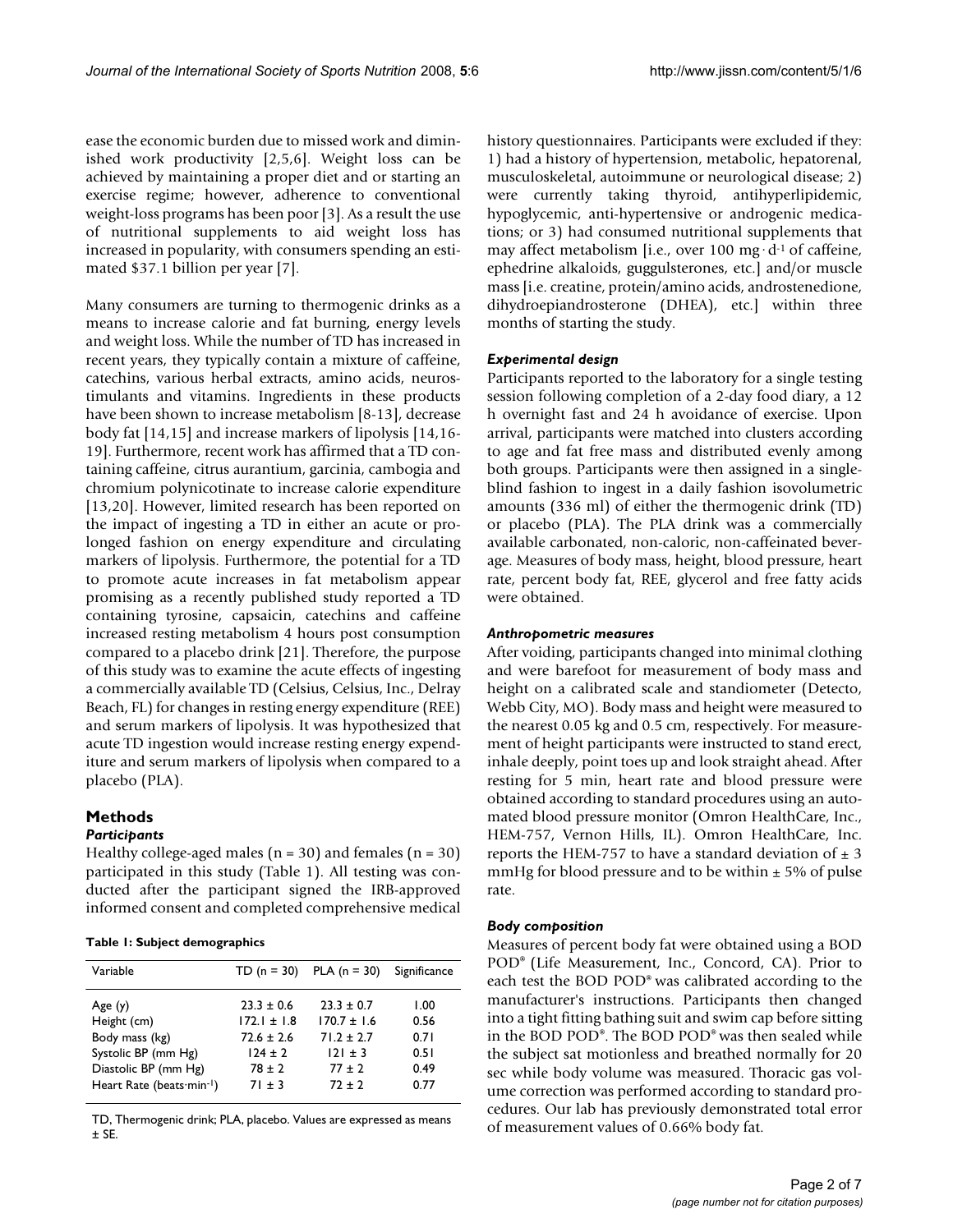#### *Resting energy expenditure and respiratory exchange ratio*

Resting energy expenditure was determined to assess changes in whole body energy expenditure after drink ingestion. Participants were led to a quiet, dark, thermally controlled room and were instructed to lie in a supine position. A clear, hard plastic breathing hood with a clear plastic drape was attached to a metabolic cart (ParvoMedics TrueOne® 2400, Sandy, UT) and placed over the participants head and upper torso. Mean oxygen uptake  $(VO<sub>2</sub>)$ and carbon dioxide output  $(VCO<sub>2</sub>)$  were measured for each breath and averaged over 15 sec intervals. REE and RER were measured for 20 minutes and reported data represent a 5 min window at the end of the collection period in which a criterion variable  $(VO<sub>2</sub>)$  deviated by less than 5%. Test-retest correlations (*r*) using this device were in the range of 0.550 – 0.747 with a mean intra-class coefficient of 0.893,  $p < 0.001$ .

#### *Venous blood sampling*

Venous blood samples were taken from an antecubital vein using standard phlebotomy techniques with a 22 gauge needle and a 6 mL serum separation vacutainer tube (BD Vacutainer®, Franklin Lakes, NJ). Each vacutainer was inverted several times and immediately centrifuged at 3,500 rpm for 15 min. The resulting supernatant was then aliquoted into two microcentrifuge tubes and stored at - 20°C for subsequent analysis.

#### *Glycerol and free fatty acid analyses*

To assess acute changes in serum levels of lipolysis, serum concentrations of glycerol and FFAs were determined in duplicate. Glycerol was assessed using a calibrated commercial oxidase enzyme reaction analyzer and reagents (Analox GM7, Analox Instruments, London, England). FFAs were assessed using a commercial colorimetric assay (Roche, Penzeberg, Germany) and read with a spectrophotometer (SmartSpec™Plus, Bio-Rad, Hercules, CA) at a wavelength of 546 nm. Assay precision (coefficient of variation  $(C_V)$ ) and accuracy (percent of un-recovery) were calculated using control samples for glycerol and FFAs by 8 replicate determinations. The reported C*V* and percent of un-recovery for glycerol (240 μM control serum: 2.5%, 1.2%) and free fatty acid control serums (0.35 mM control serum: 8.9%, 3.6%) were found to be within acceptable ranges [22,23].

#### *Statistical analysis*

Separate two-way (group × time) repeated measures ANO-VAs on raw data were first used to determine differences between genders, testing sessions, and interactions. Delta values (testing point – baseline) were calculated for relative REE, glycerol content, free fatty acid content and are displayed in all figures. When necessary, additional oneway ANOVAs were used to further evaluate any significant group  $\times$  time interactions. Baseline demographic, body composition and dietary intake data were analyzed using independent t-tests. When the sphericity assumption was not met, the conservative Hunyh-Feldt Epsilon correction factor was used to evaluate observed within-group F ratios. A probability level of  $\leq 0.05$  was to determine significance.

#### **Results**

#### *Subject demographics and nutritional data*

No baseline significant differences were found between age, height, weight, body composition (Table 1). Additionally, no statistical differences between groups were found for caloric intake (TD:  $25.78 \pm 8.49$  vs. PLA: 29.15  $\pm$  13.29 kcal·kg·d<sup>-1</sup>; p = 0.21), protein (TD: 1.16  $\pm$  0.44 vs. PLA:  $1.27 \pm 0.78$  g·kg·d<sup>-1</sup>; p = 0.50), carbohydrate (TD:  $3.27 \pm 1.16$  vs. PLA:  $3.73 \pm 1.67$  g·kg·d<sup>-1</sup>; p = 0.23) or fat (TD:  $0.91 \pm 0.39$  vs. PLA:  $1.07 \pm 0.60$  g·kg·d<sup>-1</sup>; p = 0.23) intake.

#### *Acute changes in REE and RER*

A significant group  $\times$  time interaction (p = 0.004) was found for relative REE (Figure 1). No main effect for group was found while additional one-way ANOVAs revealed significant between group differences for delta change in relative REE at 60 (p = 0.005), 120 (p = 0.009) and 180 (p  $= 0.005$ ) min. Additionally, a significant group  $\times$  time interaction ( $p = 0.004$ ) was found for the raw REE (kcals  $\cdot$  d<sup>-1</sup>) data in addition to a main effect for time (p < 0.001; Table 2). However, no main effect for group was found ( $p = 0.089$ ). No significant group  $\times$  time interaction was found for RER; however, a significant main effect for time ( $p < 0.001$ ) was found (Table 2).

#### *Acute glycerol and FFA levels*

A significant group  $\times$  time interaction (p = 0.001) was found for FFA (Figure 2) while no such changes was found in serum glycerol levels ( $p = 0.18$ ; Figure 3). Significant main effects for time were found for changes in FFA ( $p <$ 0.001) and glycerol (p < 0.001), revealing similar increases in both groups across time. One-way ANOVAs revealed significantly higher levels of circulating FFA at 30  $(p = 0.001)$ , 60  $(p < 0.001)$ , 120  $(p < 0.001)$  and 180 min  $(p = 0.03)$  following CEL ingestion when compared to PLA. Additional one-way ANOVAs revealed a trend toward significantly higher levels of circulating glycerol at 30 min (p = 0.054) following CEL ingestion compared to PLA with no other reported changes.

#### **Discussion**

The purpose of this study examined the acute effects of ingesting a commercially available thermogenic drink (TD) on energy expenditure and lipolysis independent of diet and/or exercise modifications. Upon considering previous animal and human research, we hypothesized that energy expenditure, fat oxidation and serum levels of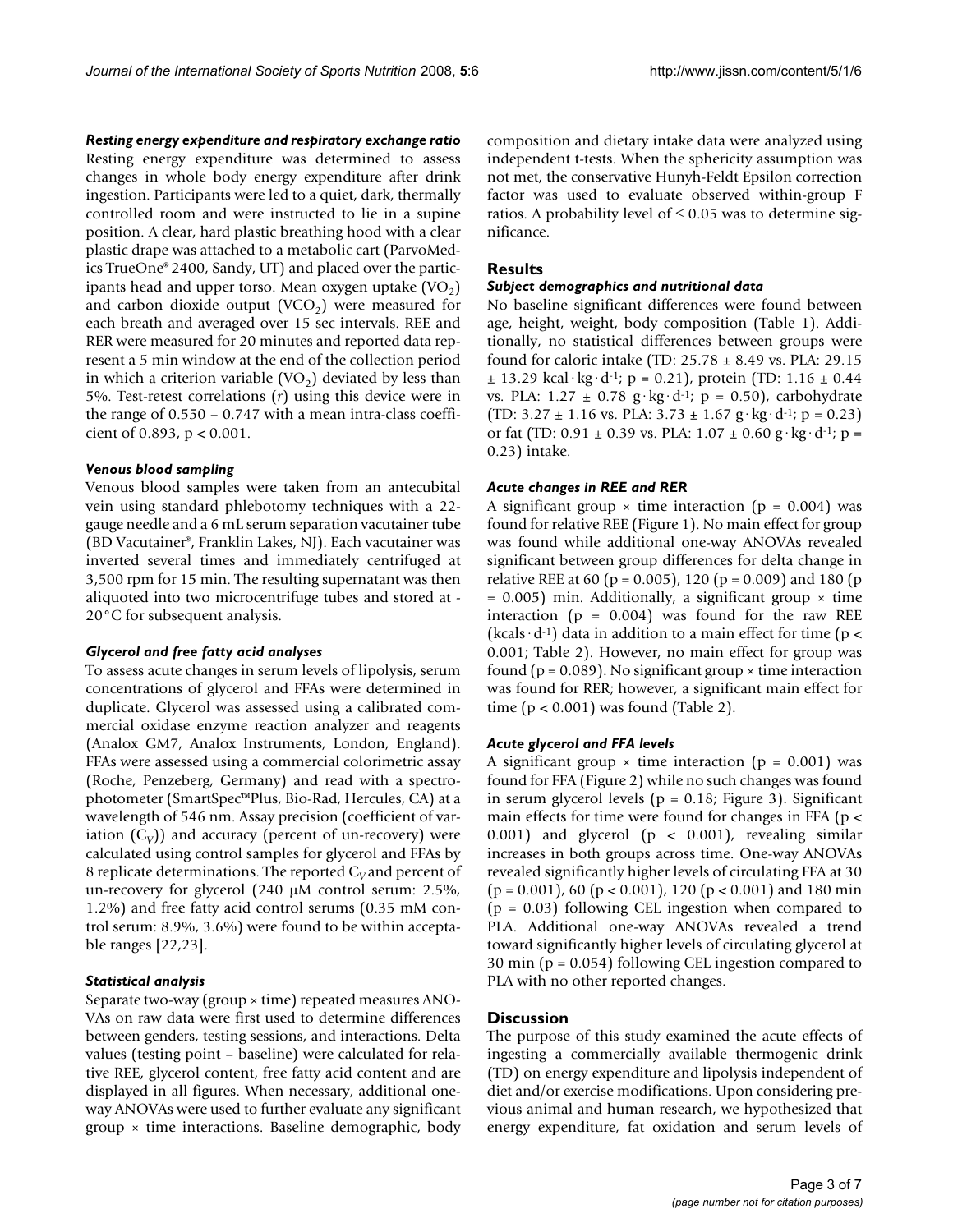

**Figure I Delta changes in relative REE (kcal·kg-1·d-1).** Data is expressed as means ± SE. † TD greater than baseline (p < 0.05). § PLA greater than baseline ( $p < 0.05$ ).  $*$  TD > PLA ( $p$  $<$  0.05). TD, thermogenic drink (n = 30); PLA, placebo (n = 30).

lipolysis markers would acutely increase after ingestion. Of the active ingredients, caffeine and epigallocatechin gallate (EGCG, an abundant catechin in green tea) [24] are the most common and have been found to increase energy expenditure [8,10,11,25-29] and increase markers of lipolysis [8-11]. In this regard, caffeine increases energy metabolism through stimulation of β-adrenergic receptors and adenyl cyclase resulting in activation of cyclic AMP (cAMP), causing subsequent increases in circulating epinephrine [30,31] and free fatty acids [32]. Caffeine may also enhance lipolysis by inhibiting nucleotide phosphodiesterase resulting in increased tissue concentrations of cAMP and activation of hormone-sensitive lipase, which provides further explanation for the increased circulating levels of free fatty acids seen in the present study [12]. In this regard, caffeine doses of 6 mg·kg<sup>-1</sup> in individuals with impaired epinephrine responses have been shown to increase FFA and glycerol concentration independent of a significant change in epinephrine [33]. An additional bioactive ingredient of importance is the green tea catechin, EGCG. Recent human and animal investiga-

|  |  |  | Table 2: Energy expenditure data |  |
|--|--|--|----------------------------------|--|
|--|--|--|----------------------------------|--|

tions have demonstrated various positive health effects of EGCG administration. For example, Boschmann gave 300 mg·d-1 of EGCG alone to six obese men and measured energy expenditure and respiratory quotient changes [34]. While overall energy expenditure did not change, the respiratory quotient numbers did lower in response to EGCG administration leading the authors to conclude that EGCG alone may be beneficial to increase fat oxidation, although no biochemical measures of fat oxidation were measured. Furthermore, Hill and colleagues reported an improved heart rate and glycemic response in obese, postmenopausal women after 12 weeks of EGCG consumption (150 mg $\cdot$ d<sup>-1</sup>) along with a walking exercise program [35]. In a more mechanistic fashion, recent studies have also suggested EGCG may alter food digestibility [15,36] and downregulate stearoyl-CoA desaturase (SCD1) gene expression [15], which may reduce adiposity, decrease lipid synthesis and increase liver fatty acid oxidation, as was found in SCD1 knockout mice [15,37].

In support of our hypothesis, acute TD consumption significantly increased relative REE at 60, 120 and 180 min post-ingestion when compared to a non-caloric, non-caffeinated placebo. When this data was not normalized to body mass (kcals $\cdot$  d<sup>-1</sup>) and expressed relative to baseline levels, the TD group burned an average of 106 more calories when compared to PLC over the 3 h testing period (data not shown). When expressed as a percent increase from baseline, calorie burning in the TD group was increased by an average of 10.45% whereby calorie burning in the PLC group was only 0.89% (data not shown). In accordance with these findings, Rudelle et al. (2007) reported a 4.6% increase of energy expenditure 24 h after ingesting a thermogenic drink containing similar ingredients ([38]. Further, single 100 mg doses of caffeine have been shown to increase metabolic rate 3–4%, while a titrated dosing pattern of  $6 \times 100$  mg over a 12 h period may increase energy expenditure 8–12% [10]. Similar changes to these were found in the present study and are likely due to the combination of caffeine and EGCG pro-

| Variable<br><b>RER</b> | Time<br>Pre | $PLA (n = 30)$<br>$0.83 \pm 0.08$ | TD ( $n = 30$ )<br>$0.81 \pm 0.08$ | Significance |             |
|------------------------|-------------|-----------------------------------|------------------------------------|--------------|-------------|
|                        |             |                                   |                                    | Group        | 0.870       |
|                        | $60$ min    | $0.82 \pm 0.09$                   | $0.81 \pm 0.10$                    | Time         | $< 0.001*$  |
|                        | $120$ min   | $0.79 \pm 0.07$                   | $0.80 \pm 0.07$                    | $G \times T$ | < 0.860     |
|                        | 180 min     | $0.78 \pm 0.07$                   | $0.78 \pm 0.11$                    |              |             |
| $REE (kcals·d-1)$      | Pre         | $1581 \pm 337$                    | $1636 \pm 307$                     | Group        | ± 0.090     |
|                        | $60$ min    | $1641 \pm 325$                    | $1782 \pm 278$                     | Time         | $< 0.001*$  |
|                        | $120$ min   | $1632 \pm 295$                    | $1801 \pm 283$                     | $G \times T$ | $± 0.004$ § |
|                        | 180 min     | $1639 \pm 325$                    | $1802 \pm 296$                     |              |             |

TD, thermogenic drink; PLA, placebo; Data are means ± SE.

 $*$  Significant main effect for time ( $p < 0.05$ ).

 $\S$  TD > PLA (p < 0.05).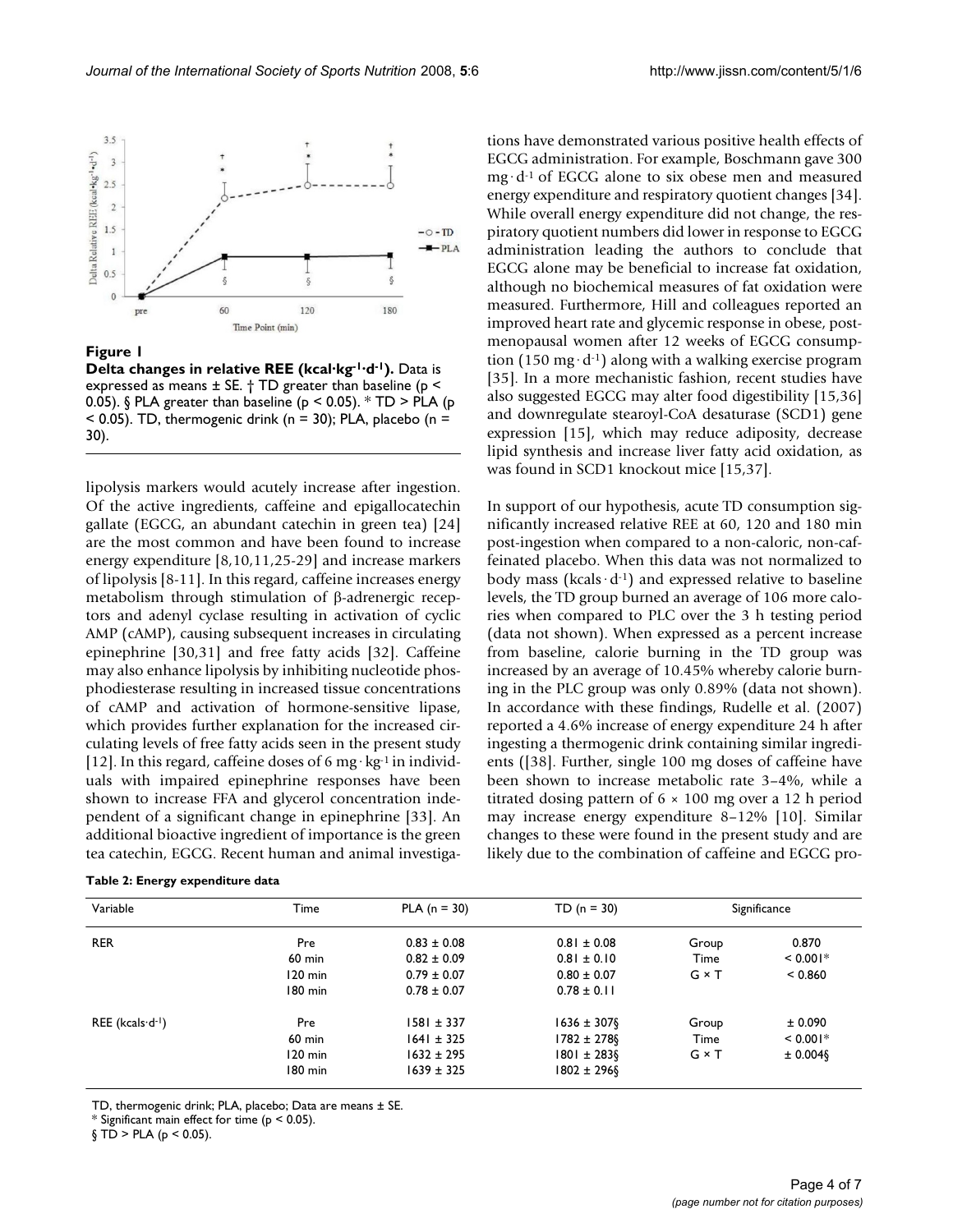

**Figure 2 Delta changes in serum glycerol concentrations (mM).** Data is expressed as means ± SE. † TD greater than baseline ( $p < 0.05$ ). § PLA greater than baseline ( $p < 0.05$ ). TD, thermogenic drink ( $n = 30$ ); PLA, placebo ( $n = 30$ ).

vided by the energy drink. In a contrasting fashion, substrate oxidation was hypothesized to change following TD ingestion as prior research has found caffeine to positively increase FFA concentrations [8,28,39,40] and fat oxidation [8,9,11,28]. In support of this research, FFA concentrations from the present study were significantly greater following TD consumption compared to PLA at 30, 60, 120 and 180 min post-ingestion (Figure 3). Increased FFA concentrations in the TD group are likely explained by the stimulatory effects of caffeine on circulating epinephrine [41] and subsequent downstream activation of lipolysis by way of the β-adrenergic receptors.

From a biochemical perspective, changes in serum concentrations of glycerol were not as prominent as FFA concentrations. These results, however, are consistent with prior research which has found FFA concentrations to be significantly elevated up to 180 min post-ingestion while



#### **Figure 3**

**Delta changes in serum free fatty acid concentrations (mM).** Data is expressed as means ± SE. † Significantly greater than baseline ( $p < 0.05$ ).  $*$  TD > PLA ( $p < 0.05$ ). § PLA greater than baseline ( $p < 0.05$ ). TD, thermogenic drink (n = 30); PLA, placebo (n = 30).

glycerol values were only significantly elevated 60 min post-ingestion [37]. Another study found FFA concentrations to be significantly elevated 60 min post-ingestion with a trend toward increased glycerol concentrations 60 min post-ingestion. There were no changes in glycerol release from skeletal muscle in participants consuming caffeine suggesting fat oxidation was not enhanced in skeletal muscle [42] and that a tissue-specific lipolytic response may impact overall serum concentrations. It has been hypothesized that increased glycerol concentrations following caffeine ingestion are most likely a function adenosine-receptor antagonism, resulting in glycerol release from adipose tissue [37].

The results of this study suggest that the proprietary thermogenic blend contained in the TD may be an effective stimulus to promote weight loss independent of modifications in diet or exercise, as TD consumption increased REE, calorie burning and circulating levels of FFA. Due to the acute nature of this study, however, it is not known if the proprietary blend contained in this TD is effective at decreasing body fat as the effects of the ingredients may diminish with chronic use. As a result more prolonged studies should seek to examine the impact of daily TD ingestion with or without diet and exercise changes to determine changes in body mass as well as body composition along with markers of lipolysis and metabolism.

#### **Conclusion**

Acute TD ingestion appears to stimulate significant increases in energy expenditure and circulating levels of FFA while substrate oxidation and circulating levels of glycerol experienced non-significant decreases across time. Additional research needs to further examine the impact of prolonged daily ingestion of TD on energy expenditure, changes in body composition and efficacy of daily ingestion of TD. These studies will provide additional evidence for any role TD may play at promoting weight loss and/or achieving weight maintenance.

#### **Competing interests**

Celsius Holding, Incorporated (Delray Beach, FL) provided funding for this project through a research grant to the University of Oklahoma. All researchers involved independently collected, analyzed, and interpreted the results from this study and have no financial interests concerning the outcome of this investigation.

#### **Authors' contributions**

VJD: primary author, recruitment, data analysis, statistical analysis and manuscript preparation. MDR: manuscript preparation, recruitment, data analysis, statistical analysis. JRS: secondary author who helped obtain grant funds for the project. CMK: principal investigator of the study who obtained grant funds for project, supervised data col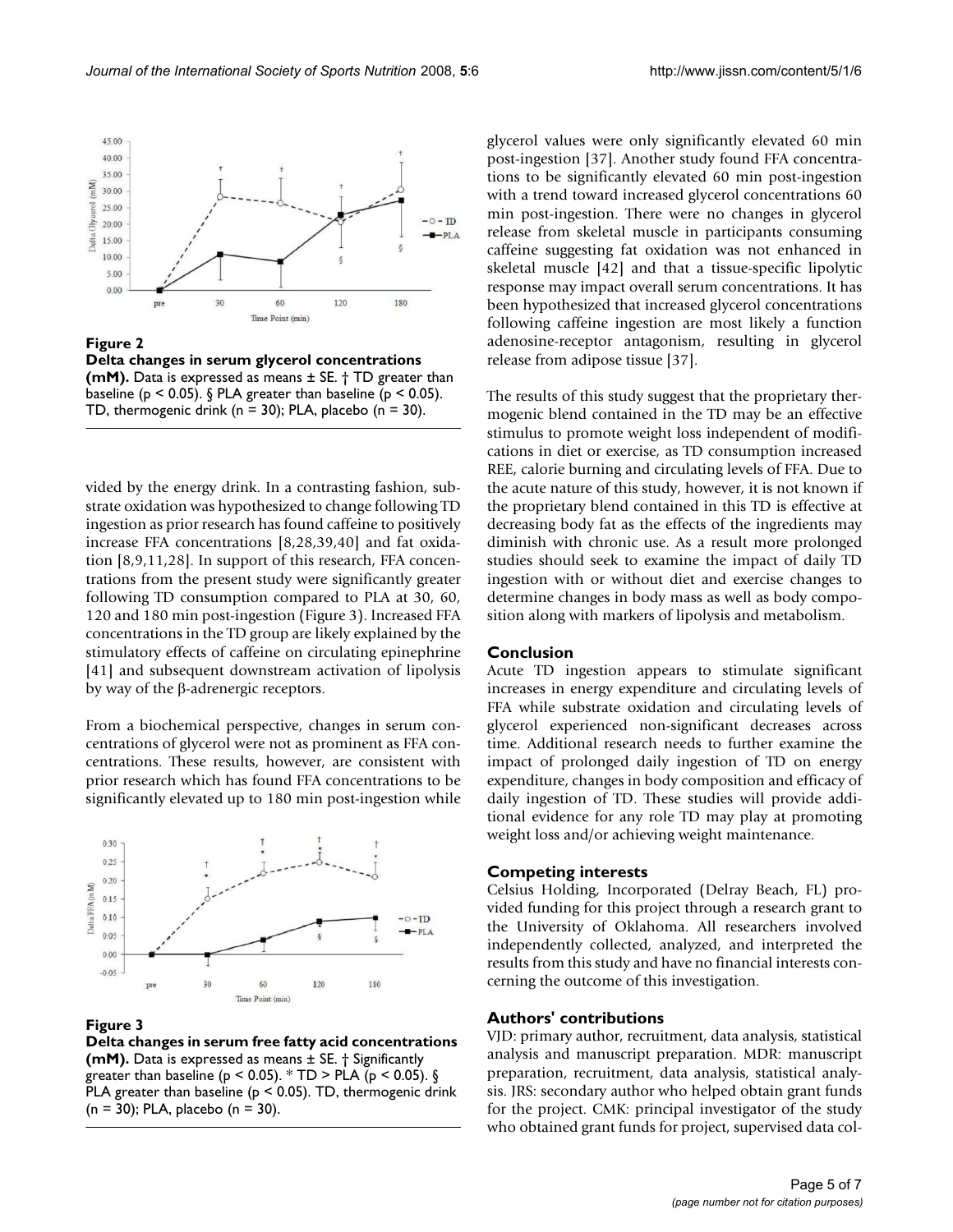lection and analysis, supervised statistical analyses, and co-authored paper. All authors have read and approved the final manuscript

#### **Acknowledgements**

We would like to thank the subjects who participated in this study as well as Chelsea Baker, Scott Hassell, Paul House, Jordan Moon, Abbie Smith, and Ashley Walter who assisted with data collection and analysis. Celsius Inc. (Delray Beach, FL) provided funding for this project, and all researchers involved independently collected, analyzed, and interpreted the results from this study. Furthermore, the researchers involved have no financial interests concerning the outcome of this investigation. The results from this study do not constitute endorsement by the authors and/or their institutions concerning the investigated nutritional supplements.

#### **References**

- 1. Must A, Spadano J, Coakley EH, Field AE, Colditz G, Dietz WH: **[The](http://www.ncbi.nlm.nih.gov/entrez/query.fcgi?cmd=Retrieve&db=PubMed&dopt=Abstract&list_uids=10546691) [disease burden associated with overweight and obesity.](http://www.ncbi.nlm.nih.gov/entrez/query.fcgi?cmd=Retrieve&db=PubMed&dopt=Abstract&list_uids=10546691)** *Jama* 1999, **282(16):**1523-1529.
- 2. Wolf AM, Colditz GA: **[The cost of obesity: the US perspective.](http://www.ncbi.nlm.nih.gov/entrez/query.fcgi?cmd=Retrieve&db=PubMed&dopt=Abstract&list_uids=10147247)** *Pharmacoeconomics* 1994, **5(Suppl 1):**34-37.
- 3. Pittler MH, Ernst E: **[Dietary supplements for body-weight](http://www.ncbi.nlm.nih.gov/entrez/query.fcgi?cmd=Retrieve&db=PubMed&dopt=Abstract&list_uids=15051593)** [reduction: a systematic review.](http://www.ncbi.nlm.nih.gov/entrez/query.fcgi?cmd=Retrieve&db=PubMed&dopt=Abstract&list_uids=15051593) **79(4):**529-536.
- 4. Finkelstein EA, Fiebelkorn IC, Wang G: **[National medical spend](http://www.ncbi.nlm.nih.gov/entrez/query.fcgi?cmd=Retrieve&db=PubMed&dopt=Abstract&list_uids=14527256)[ing attributable to overweight and obesity: how much, and](http://www.ncbi.nlm.nih.gov/entrez/query.fcgi?cmd=Retrieve&db=PubMed&dopt=Abstract&list_uids=14527256) [who's paying?](http://www.ncbi.nlm.nih.gov/entrez/query.fcgi?cmd=Retrieve&db=PubMed&dopt=Abstract&list_uids=14527256)** *Health Aff (Millwood)* 2003, **Suppl Web Exclusives:**W3-219-26.
- 5. Stein CJ, Colditz GA: **[The epidemic of obesity.](http://www.ncbi.nlm.nih.gov/entrez/query.fcgi?cmd=Retrieve&db=PubMed&dopt=Abstract&list_uids=15181019)** *J Clin Endocrinol Metab* 2004, **89(6):**2522-2525.
- 6. Wolf AM: **[What is the economic case for treating obesity?](http://www.ncbi.nlm.nih.gov/entrez/query.fcgi?cmd=Retrieve&db=PubMed&dopt=Abstract&list_uids=9569170)** *Obes Res* 1998, **6 Suppl 1:**2S-7S.
- 7. Baron M: **Fighting Obesity: Part 3: Over-the-Counter Weight-Loss Supplements.** *Health Care Food and Nutrition Focus* 2004, **21(12):**5-7.
- Acheson KJ, Zahorska-Markiewicz B, Pittet P, Anantharaman K, Jequier E: **[Caffeine and coffee: their influence on metabolic](http://www.ncbi.nlm.nih.gov/entrez/query.fcgi?cmd=Retrieve&db=PubMed&dopt=Abstract&list_uids=7369170) [rate and substrate utilization in normal weight and obese](http://www.ncbi.nlm.nih.gov/entrez/query.fcgi?cmd=Retrieve&db=PubMed&dopt=Abstract&list_uids=7369170) [individuals.](http://www.ncbi.nlm.nih.gov/entrez/query.fcgi?cmd=Retrieve&db=PubMed&dopt=Abstract&list_uids=7369170)** *Am J Clin Nutr* 1980, **33(5):**989-997.
- 9. Bracco D, Ferrarra JM, Arnaud MJ, Jequier E, Schutz Y: **[Effects of caf](http://www.ncbi.nlm.nih.gov/entrez/query.fcgi?cmd=Retrieve&db=PubMed&dopt=Abstract&list_uids=7485480)[feine on energy metabolism, heart rate, and methylxanthine](http://www.ncbi.nlm.nih.gov/entrez/query.fcgi?cmd=Retrieve&db=PubMed&dopt=Abstract&list_uids=7485480) [metabolism in lean and obese women.](http://www.ncbi.nlm.nih.gov/entrez/query.fcgi?cmd=Retrieve&db=PubMed&dopt=Abstract&list_uids=7485480)** *Am J Physiol* 1995, **269(4 Pt 1):**E671-8.
- 10. Dulloo AG, Geissler CA, Horton T, Collins A, Miller DS: **[Normal](http://www.ncbi.nlm.nih.gov/entrez/query.fcgi?cmd=Retrieve&db=PubMed&dopt=Abstract&list_uids=2912010) [caffeine consumption: influence on thermogenesis and daily](http://www.ncbi.nlm.nih.gov/entrez/query.fcgi?cmd=Retrieve&db=PubMed&dopt=Abstract&list_uids=2912010) energy expenditure in lean and postobese human volun[teers.](http://www.ncbi.nlm.nih.gov/entrez/query.fcgi?cmd=Retrieve&db=PubMed&dopt=Abstract&list_uids=2912010)** *Am J Clin Nutr* 1989, **49(1):**44-50.
- 11. Dulloo AG, Duret C, Rohrer D, Girardier L, Mensi N, Fathi M, Chantre P, Vandermander J: **[Efficacy of a green tea extract rich in cat](http://www.ncbi.nlm.nih.gov/entrez/query.fcgi?cmd=Retrieve&db=PubMed&dopt=Abstract&list_uids=10584049)[echin polyphenols and caffeine in increasing 24-h energy](http://www.ncbi.nlm.nih.gov/entrez/query.fcgi?cmd=Retrieve&db=PubMed&dopt=Abstract&list_uids=10584049) [expenditure and fat oxidation in humans.](http://www.ncbi.nlm.nih.gov/entrez/query.fcgi?cmd=Retrieve&db=PubMed&dopt=Abstract&list_uids=10584049)** *Am J Clin Nutr* 1999, **70(6):**1040-1045.
- 12. Acheson KJ, Gremaud G, Meirim I, Montigon F, Krebs Y, Fay LB, Gay LJ, Schneiter P, Schindler C, Tappy L: **[Metabolic effects of caffeine](http://www.ncbi.nlm.nih.gov/entrez/query.fcgi?cmd=Retrieve&db=PubMed&dopt=Abstract&list_uids=14684395) [in humans: lipid oxidation or futile cycling?](http://www.ncbi.nlm.nih.gov/entrez/query.fcgi?cmd=Retrieve&db=PubMed&dopt=Abstract&list_uids=14684395)** *Am J Clin Nutr* 2004, **79(1):**40-46.
- 13. Taylor LW, Wilborn CD, Harvey T, Wismann J, Willoughby DS: **[Acute effects of ingesting Java Fit™ energy extreme func](http://www.ncbi.nlm.nih.gov/entrez/query.fcgi?cmd=Retrieve&db=PubMed&dopt=Abstract&list_uids=17919327)tional coffee on resting energy expenditure and hemody[namic responses in male and female coffee drinkers.](http://www.ncbi.nlm.nih.gov/entrez/query.fcgi?cmd=Retrieve&db=PubMed&dopt=Abstract&list_uids=17919327)** *Journal of the International Society of Sports Nutrition* 2007, **4(10):**.
- 14. Diepvens K, Westerterp KR, Westerterp-Plantenga MS: **[Obesity](http://www.ncbi.nlm.nih.gov/entrez/query.fcgi?cmd=Retrieve&db=PubMed&dopt=Abstract&list_uids=16840650) [and thermogenesis related to the consumption of caffeine,](http://www.ncbi.nlm.nih.gov/entrez/query.fcgi?cmd=Retrieve&db=PubMed&dopt=Abstract&list_uids=16840650) [ephedrine, capsaicin, and green tea.](http://www.ncbi.nlm.nih.gov/entrez/query.fcgi?cmd=Retrieve&db=PubMed&dopt=Abstract&list_uids=16840650)** *Am J Physiol Regul Integr Comp Physiol* 2007, **292(1):**R77-85.
- 15. Klaus S, Pultz S, Thone-Reineke C, Wolfram S: **[Epigallocatechin](http://www.ncbi.nlm.nih.gov/entrez/query.fcgi?cmd=Retrieve&db=PubMed&dopt=Abstract&list_uids=15738931) [gallate attenuates diet-induced obesity in mice by decreas](http://www.ncbi.nlm.nih.gov/entrez/query.fcgi?cmd=Retrieve&db=PubMed&dopt=Abstract&list_uids=15738931)[ing energy absorption and increasing fat oxidation.](http://www.ncbi.nlm.nih.gov/entrez/query.fcgi?cmd=Retrieve&db=PubMed&dopt=Abstract&list_uids=15738931)** *Int J Obes (Lond)* 2005, **29(6):**615-623.
- Beavo JA, Rogers NL, Crofford OB, Hardman JG, Sutherland EW, Newman EV: **[Effects of xanthine derivatives on lipolysis and on](http://www.ncbi.nlm.nih.gov/entrez/query.fcgi?cmd=Retrieve&db=PubMed&dopt=Abstract&list_uids=4322367)**

**[adenosine 3',5'-monophosphate phosphodiesterase activity.](http://www.ncbi.nlm.nih.gov/entrez/query.fcgi?cmd=Retrieve&db=PubMed&dopt=Abstract&list_uids=4322367)** *Mol Pharmacol* 1970, **6(6):**597-603.

- 17. Graham TE, Rush JW, van Soeren MH: **[Caffeine and exercise:](http://www.ncbi.nlm.nih.gov/entrez/query.fcgi?cmd=Retrieve&db=PubMed&dopt=Abstract&list_uids=8081318) [metabolism and performance.](http://www.ncbi.nlm.nih.gov/entrez/query.fcgi?cmd=Retrieve&db=PubMed&dopt=Abstract&list_uids=8081318)** *Can J Appl Physiol* 1994, **19(2):**111-138.
- 18. Powers SK, Byrd RJ, Tulley R, Callender T: **[Effects of caffeine](http://www.ncbi.nlm.nih.gov/entrez/query.fcgi?cmd=Retrieve&db=PubMed&dopt=Abstract&list_uids=6683154) [ingestion on metabolism and performance during graded](http://www.ncbi.nlm.nih.gov/entrez/query.fcgi?cmd=Retrieve&db=PubMed&dopt=Abstract&list_uids=6683154) [exercise.](http://www.ncbi.nlm.nih.gov/entrez/query.fcgi?cmd=Retrieve&db=PubMed&dopt=Abstract&list_uids=6683154)** *Eur J Appl Physiol Occup Physiol* 1983, **50(3):**301-307.
- 19. Ryu S, Choi SK, Joung SS, Suh H, Cha YS, Lee S, Lim K: **[Caffeine as](http://www.ncbi.nlm.nih.gov/entrez/query.fcgi?cmd=Retrieve&db=PubMed&dopt=Abstract&list_uids=11508705) [a lipolytic food component increases endurance perform](http://www.ncbi.nlm.nih.gov/entrez/query.fcgi?cmd=Retrieve&db=PubMed&dopt=Abstract&list_uids=11508705)[ance in rats and athletes.](http://www.ncbi.nlm.nih.gov/entrez/query.fcgi?cmd=Retrieve&db=PubMed&dopt=Abstract&list_uids=11508705)** *J Nutr Sci Vitaminol (Tokyo)* 2001, **47(2):**139-146.
- 20. Hoffman JR, Kang J, Ratamess NA, Jennings PF, Mangine G, Faigenbaum AD: **Thermogenic Effect from Nutritionally Enriched Coffee Consumption.** *Journal of the International Society of Sports Nutrition* 2006, **3(1):**35-41.
- Belza A, Frandsen E, Kondrup J: [Body fat loss achieved by stimu](http://www.ncbi.nlm.nih.gov/entrez/query.fcgi?cmd=Retrieve&db=PubMed&dopt=Abstract&list_uids=16652130)**[lation of thermogenesis by a combination of bioactive food](http://www.ncbi.nlm.nih.gov/entrez/query.fcgi?cmd=Retrieve&db=PubMed&dopt=Abstract&list_uids=16652130) ingredients: a placebo-controlled, double-blind 8-week inter[vention in obese subjects.](http://www.ncbi.nlm.nih.gov/entrez/query.fcgi?cmd=Retrieve&db=PubMed&dopt=Abstract&list_uids=16652130)** *Int J Obes (Lond)* 2007, **31(1):**121-130.
- 22. Roth M, Jeltsch A: **[Biotin-avidin microplate assay for the quan](http://www.ncbi.nlm.nih.gov/entrez/query.fcgi?cmd=Retrieve&db=PubMed&dopt=Abstract&list_uids=10782999)[titative analysis of enzymatic methylation of DNA by DNA](http://www.ncbi.nlm.nih.gov/entrez/query.fcgi?cmd=Retrieve&db=PubMed&dopt=Abstract&list_uids=10782999) [methyltransferases.](http://www.ncbi.nlm.nih.gov/entrez/query.fcgi?cmd=Retrieve&db=PubMed&dopt=Abstract&list_uids=10782999)** *Biol Chem* 2000, **381(3):**269-272.
- 23. Crewe HK, Ghobadi C, Gregory A, Rostami-Hodjegan A, Lennard MS: **[Determination by liquid chromatography-mass spec](http://www.ncbi.nlm.nih.gov/entrez/query.fcgi?cmd=Retrieve&db=PubMed&dopt=Abstract&list_uids=17085084)[trometry of clomiphene isomers in the plasma of patients](http://www.ncbi.nlm.nih.gov/entrez/query.fcgi?cmd=Retrieve&db=PubMed&dopt=Abstract&list_uids=17085084) [undergoing treatment for the induction of ovulation.](http://www.ncbi.nlm.nih.gov/entrez/query.fcgi?cmd=Retrieve&db=PubMed&dopt=Abstract&list_uids=17085084)** *Journal of chromatography* 2007, **847(2):**296-299.
- 24. Kovacs EM, Mela DJ: **[Metabolically active functional food ingre](http://www.ncbi.nlm.nih.gov/entrez/query.fcgi?cmd=Retrieve&db=PubMed&dopt=Abstract&list_uids=16436103)[dients for weight control.](http://www.ncbi.nlm.nih.gov/entrez/query.fcgi?cmd=Retrieve&db=PubMed&dopt=Abstract&list_uids=16436103)** *Obes Rev* 2006, **7(1):**59-78.
- 25. Astrup A, Toubro S, Cannon S, Hein P, Breum L, Madsen J: **[Caffeine:](http://www.ncbi.nlm.nih.gov/entrez/query.fcgi?cmd=Retrieve&db=PubMed&dopt=Abstract&list_uids=2333832) a double-blind, placebo-controlled study of its thermogenic, [metabolic, and cardiovascular effects in healthy volunteers.](http://www.ncbi.nlm.nih.gov/entrez/query.fcgi?cmd=Retrieve&db=PubMed&dopt=Abstract&list_uids=2333832)** *Am J Clin Nutr* 1990, **51(5):**759-767.
- 26. Collins LC, Cornelius MF, Vogel RL, Walker JF, Stamford BA: **[Effect](http://www.ncbi.nlm.nih.gov/entrez/query.fcgi?cmd=Retrieve&db=PubMed&dopt=Abstract&list_uids=7951476) [of caffeine and/or cigarette smoking on resting energy](http://www.ncbi.nlm.nih.gov/entrez/query.fcgi?cmd=Retrieve&db=PubMed&dopt=Abstract&list_uids=7951476) [expenditure.](http://www.ncbi.nlm.nih.gov/entrez/query.fcgi?cmd=Retrieve&db=PubMed&dopt=Abstract&list_uids=7951476)** *Int J Obes Relat Metab Disord* 1994, **18(8):**551-556.
- 27. Jessen AB, Toubro S, Astrup A: **[Effect of chewing gum containing](http://www.ncbi.nlm.nih.gov/entrez/query.fcgi?cmd=Retrieve&db=PubMed&dopt=Abstract&list_uids=12791621) [nicotine and caffeine on energy expenditure and substrate](http://www.ncbi.nlm.nih.gov/entrez/query.fcgi?cmd=Retrieve&db=PubMed&dopt=Abstract&list_uids=12791621) [utilization in men.](http://www.ncbi.nlm.nih.gov/entrez/query.fcgi?cmd=Retrieve&db=PubMed&dopt=Abstract&list_uids=12791621)** *Am J Clin Nutr* 2003, **77(6):**1442-1447.
- 28. LeBlanc J, Jobin M, Cote J, Samson P, Labrie A: **[Enhanced metabolic](http://www.ncbi.nlm.nih.gov/entrez/query.fcgi?cmd=Retrieve&db=PubMed&dopt=Abstract&list_uids=3902769) [response to caffeine in exercise-trained human subjects.](http://www.ncbi.nlm.nih.gov/entrez/query.fcgi?cmd=Retrieve&db=PubMed&dopt=Abstract&list_uids=3902769)** *J Appl Physiol* 1985, **59(3):**832-837.
- 29. Poehlman ET, Despres JP, Bessette H, Fontaine E, Tremblay A, Bouchard C: **[Influence of caffeine on the resting metabolic rate of](http://www.ncbi.nlm.nih.gov/entrez/query.fcgi?cmd=Retrieve&db=PubMed&dopt=Abstract&list_uids=4079741) [exercise-trained and inactive subjects.](http://www.ncbi.nlm.nih.gov/entrez/query.fcgi?cmd=Retrieve&db=PubMed&dopt=Abstract&list_uids=4079741)** *Med Sci Sports Exerc* 1985, **17(6):**689-694.
- 30. Bangsbo J, Jacobsen K, Nordberg N, Christensen NJ, Graham T: **[Acute and habitual caffeine ingestion and metabolic](http://www.ncbi.nlm.nih.gov/entrez/query.fcgi?cmd=Retrieve&db=PubMed&dopt=Abstract&list_uids=1592718) [responses to steady-state exercise.](http://www.ncbi.nlm.nih.gov/entrez/query.fcgi?cmd=Retrieve&db=PubMed&dopt=Abstract&list_uids=1592718)** *J Appl Physiol* 1992, **72(4):**1297-1303.
- 31. Graham TE, Hibbert E, Sathasivam P: **[Metabolic and exercise](http://www.ncbi.nlm.nih.gov/entrez/query.fcgi?cmd=Retrieve&db=PubMed&dopt=Abstract&list_uids=9729561) [endurance effects of coffee and caffeine ingestion.](http://www.ncbi.nlm.nih.gov/entrez/query.fcgi?cmd=Retrieve&db=PubMed&dopt=Abstract&list_uids=9729561)** *J Appl Physiol* 1998, **85(3):**883-889.
- 32. Powers SK, Dodd S: **[Caffeine and endurance performance.](http://www.ncbi.nlm.nih.gov/entrez/query.fcgi?cmd=Retrieve&db=PubMed&dopt=Abstract&list_uids=3892626)** *Sports Med* 1985, **2(3):**165-174.
- 33. Van Soeren M, Mohr T, Kjaer M, Graham TE: **[Acute effects of caf](http://www.ncbi.nlm.nih.gov/entrez/query.fcgi?cmd=Retrieve&db=PubMed&dopt=Abstract&list_uids=8964766)[feine ingestion at rest in humans with impaired epinephrine](http://www.ncbi.nlm.nih.gov/entrez/query.fcgi?cmd=Retrieve&db=PubMed&dopt=Abstract&list_uids=8964766) [responses.](http://www.ncbi.nlm.nih.gov/entrez/query.fcgi?cmd=Retrieve&db=PubMed&dopt=Abstract&list_uids=8964766)** *J Appl Physiol* 1996, **80(3):**999-1005.
- 34. Boschmann M, Thielecke F: **[The effects of epigallocatechin-3](http://www.ncbi.nlm.nih.gov/entrez/query.fcgi?cmd=Retrieve&db=PubMed&dopt=Abstract&list_uids=17906192) [gallate on thermogenesis and fat oxidation in obese men: a](http://www.ncbi.nlm.nih.gov/entrez/query.fcgi?cmd=Retrieve&db=PubMed&dopt=Abstract&list_uids=17906192) [pilot study.](http://www.ncbi.nlm.nih.gov/entrez/query.fcgi?cmd=Retrieve&db=PubMed&dopt=Abstract&list_uids=17906192)** *Journal of the American College of Nutrition* 2007, **26(4):**389S-395S.
- 35. Hill AM, Coates AM, Buckley JD, Ross R, Thielecke F, Howe PR: **[Can](http://www.ncbi.nlm.nih.gov/entrez/query.fcgi?cmd=Retrieve&db=PubMed&dopt=Abstract&list_uids=17906193) [EGCG reduce abdominal fat in obese subjects?](http://www.ncbi.nlm.nih.gov/entrez/query.fcgi?cmd=Retrieve&db=PubMed&dopt=Abstract&list_uids=17906193)** *Journal of the American College of Nutrition* 2007, **26(4):**396S-402S.
- 36. Raederstorff DG, Schlachter MF, Elste V, Weber P: **[Effect of EGCG](http://www.ncbi.nlm.nih.gov/entrez/query.fcgi?cmd=Retrieve&db=PubMed&dopt=Abstract&list_uids=12873714) [on lipid absorption and plasma lipid levels in rats.](http://www.ncbi.nlm.nih.gov/entrez/query.fcgi?cmd=Retrieve&db=PubMed&dopt=Abstract&list_uids=12873714)** *J Nutr Biochem* 2003, **14(6):**326-332.
- 37. Dobrzyn P, Dobrzyn A, Miyazaki M, Cohen P, Asilmaz E, Hardie DG, Friedman JM, Ntambi JM: **[Stearoyl-CoA desaturase 1 deficiency](http://www.ncbi.nlm.nih.gov/entrez/query.fcgi?cmd=Retrieve&db=PubMed&dopt=Abstract&list_uids=15096593) [increases fatty acid oxidation by activating AMP-activated](http://www.ncbi.nlm.nih.gov/entrez/query.fcgi?cmd=Retrieve&db=PubMed&dopt=Abstract&list_uids=15096593) [protein kinase in liver.](http://www.ncbi.nlm.nih.gov/entrez/query.fcgi?cmd=Retrieve&db=PubMed&dopt=Abstract&list_uids=15096593)** *Proc Natl Acad Sci U S A* 2004, **101(17):**6409-6414.
- 38. Rudelle S, Ferruzzi MG, Cristiani I, Moulin J, Mace K, Acheson KJ, Tappy L: **[Effect of a thermogenic beverage on 24-hour energy](http://www.ncbi.nlm.nih.gov/entrez/query.fcgi?cmd=Retrieve&db=PubMed&dopt=Abstract&list_uids=17299107)**